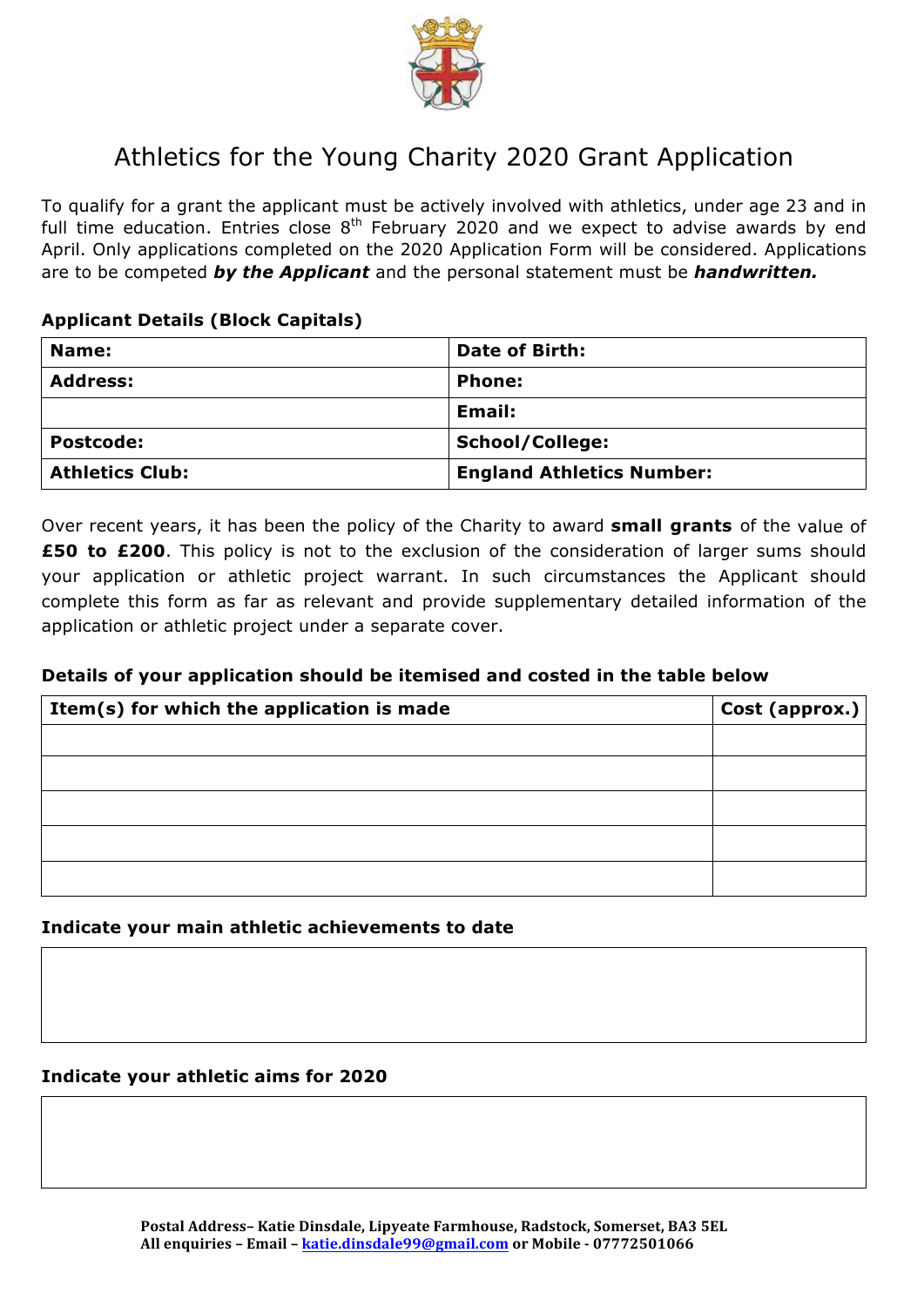

## **Personal Statement (Handwritten in no less that 50 words)**

Describe your reason for applying and the benefits you would gain should you be successful.

## **If you are currently seeking/receiving other funding/sponsorship please give details**

I have/have not received funding from this charity in the past (delete as appropriate)

If you have please indicate the year(s)  $\blacksquare$ 

I confirm that to the best of my knowledge all the information given on the application form is accurate.

| <b>Applicant's Signature</b> | Date |
|------------------------------|------|
|------------------------------|------|

#### **Signature of Parent/Guardian if applicant is under 18 years old**

**Signature \_\_\_\_\_\_\_\_\_\_\_\_\_\_\_\_\_\_\_\_\_\_\_\_\_\_\_\_\_\_\_\_\_\_\_\_\_ Date \_\_\_\_\_\_\_\_\_\_\_\_\_\_\_\_\_**